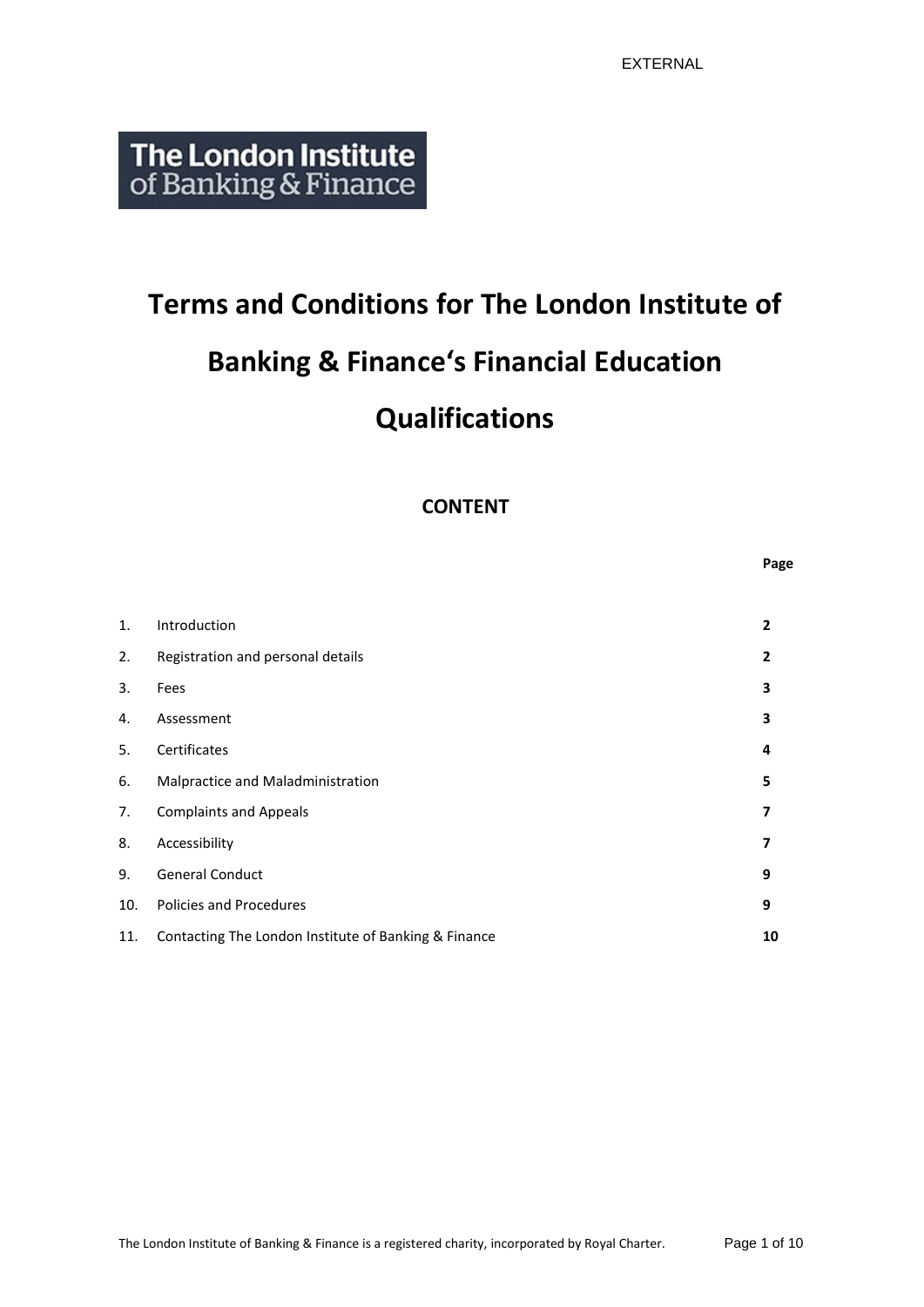# **1. Introduction**

- 1.1 These terms and conditions are applicable to all centres delivering our Financial Education qualifications. Centres approved by us to deliver Financial Education qualifications and to undertake responsibilities on behalf of the student, must ensure their full compliance with these Terms and Conditions. Approved centres are organisations who are involved with any part of the delivery of qualifications on our behalf*.* Centres may be schools, colleges or any other approved location where the delivery of learning, including teaching and / or assessments leading to a qualification, is conducted. For further information on becoming an approved centre refer to the Centre Arrangements Policy.
- 1.2 It is essential that centres familiarise themselves with the policies listed in section 10 as well as the qualification handbooks.

## **2. Registration and personal details**

- 2.1 We will keep centres up to date with changes to any qualification or unit during their period of study. Such communications will be undertaken predominantly by email, but may include telephone, letter, text message and / or via our websites (**www.mylibf.com** or **www.libf.ac.uk)** as appropriate.
- 2.2 It is the responsibility of the centre to read all such communications, keep abreast of changes published via our websites and raise with us in a timely manner any circumstances that may affect their students' studies.
- 2.3 It is a core requirement that the centre has access to email and the internet throughout their delivery of our qualifications. It is the responsibility of the centre to provide up-to-date contact and other information to us at registration and to maintain that data either by advising the Financial Education team, for centre contact information, or by updating the information online at **www.mylibf.com** using their secure login details, for student details.
- 2.4 Centres must inform us of the names of staff members involved with the administration and teaching of the qualifications. Only these authorised personnel will be permitted access to the information online at **www.mylibf.com.** Centres must inform us when staff members leave or change roles.
- 2.5 Registrations must be submitted electronically by the centre by the date specified in the qualification handbook.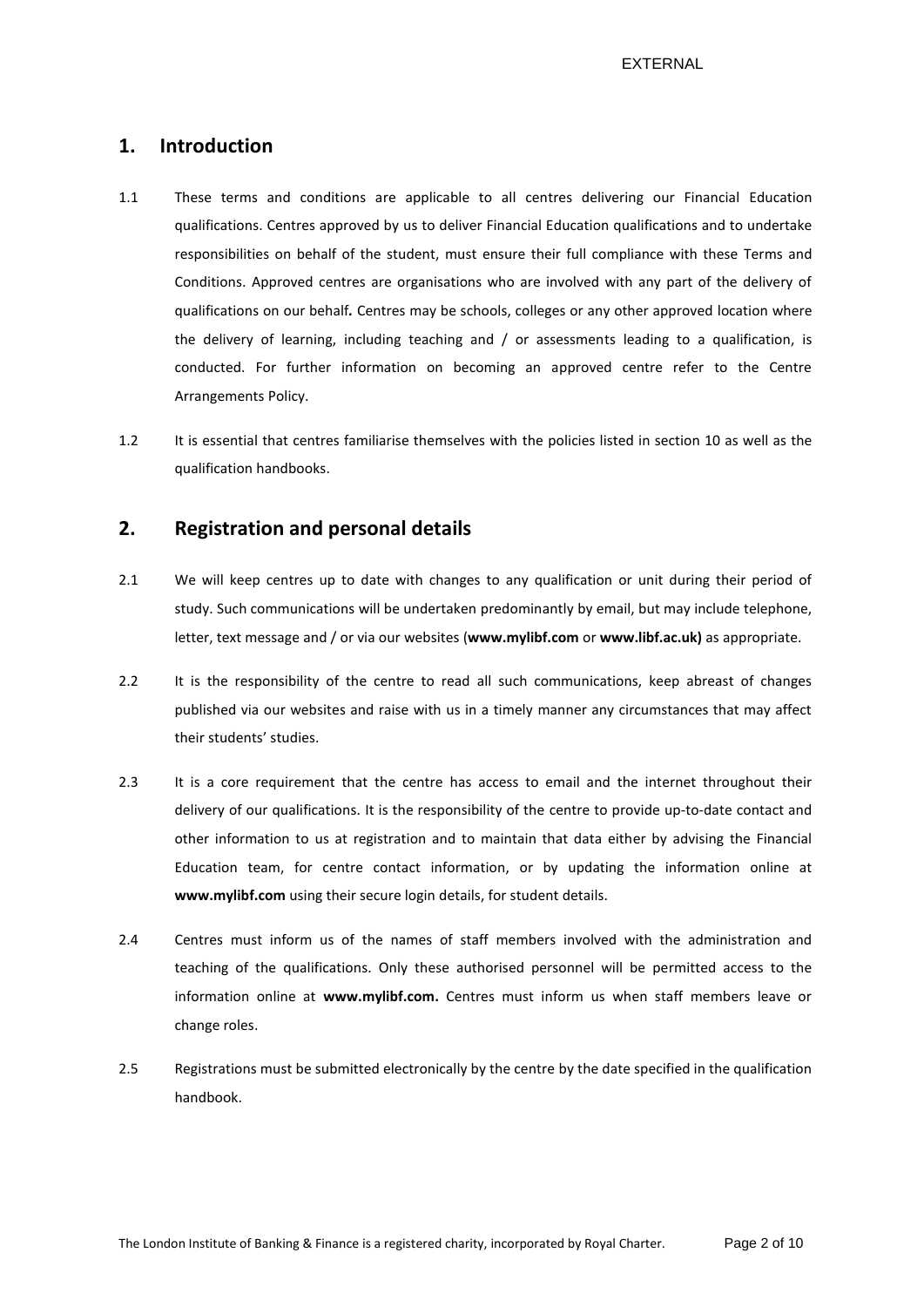- 2.6 It is important that the student's qualification and unit registration information is accurately recorded. It is the centre's responsibility to check these details and advise us of any amendments if appropriate.
	- **Full name**: the name that a student uses when completing their registration form will be the name that will be held on our database. This will be the name that will appear on any certificates generated for the student. It should be their legal name as it appears on other documents such as passports, driving licence, etc. If the name held by us is incorrect, the centre must notify us as soon as they receive their registration confirmation email.
	- **Address**: the address held on our database should be that of the centre who is responsible for the student's registration.
	- **Qualification**: the qualification(s) that a student has been registered for is shown in the registration confirmation email.

## **3. Fees**

- 3.1 The fee (s) that the centres pay for their student registrations include access to all study materials and an examination attempt at each unit except in the case of the LiFE qualification. Fees paid for CeFS and DipFS registrations also include examination resit attempts. Centres are invoiced at the end of each calendar month.
- 3.2 If a student registration is withdrawn or cancelled within the time period stated in the qualification handbook, the fees paid will be refunded providing the student (s) have not been entered for or attempted any examinations within this period.

## **4. Assessment**

- 4.1 All programmes of study leading to an award of The London Institute of Banking & Finance include formal assessment to test that the student has met the intended learning outcomes of the qualification.
- 4.2 Assessments may be held on either set days or on demand depending on the qualification. The qualification handbook details the requirements related to the holding of assessments and the essential dates and deadlines for assessments held on set days.
- 4.3 Assessments available on demand may be sat as either paper-based assessments or electronically via LIBF e-test*.* Assessments sat in a paper-based format require the centre to contact us with at least two weeks notice. Assessments sat via LIBF e-test are downloaded and conducted 'in house' by a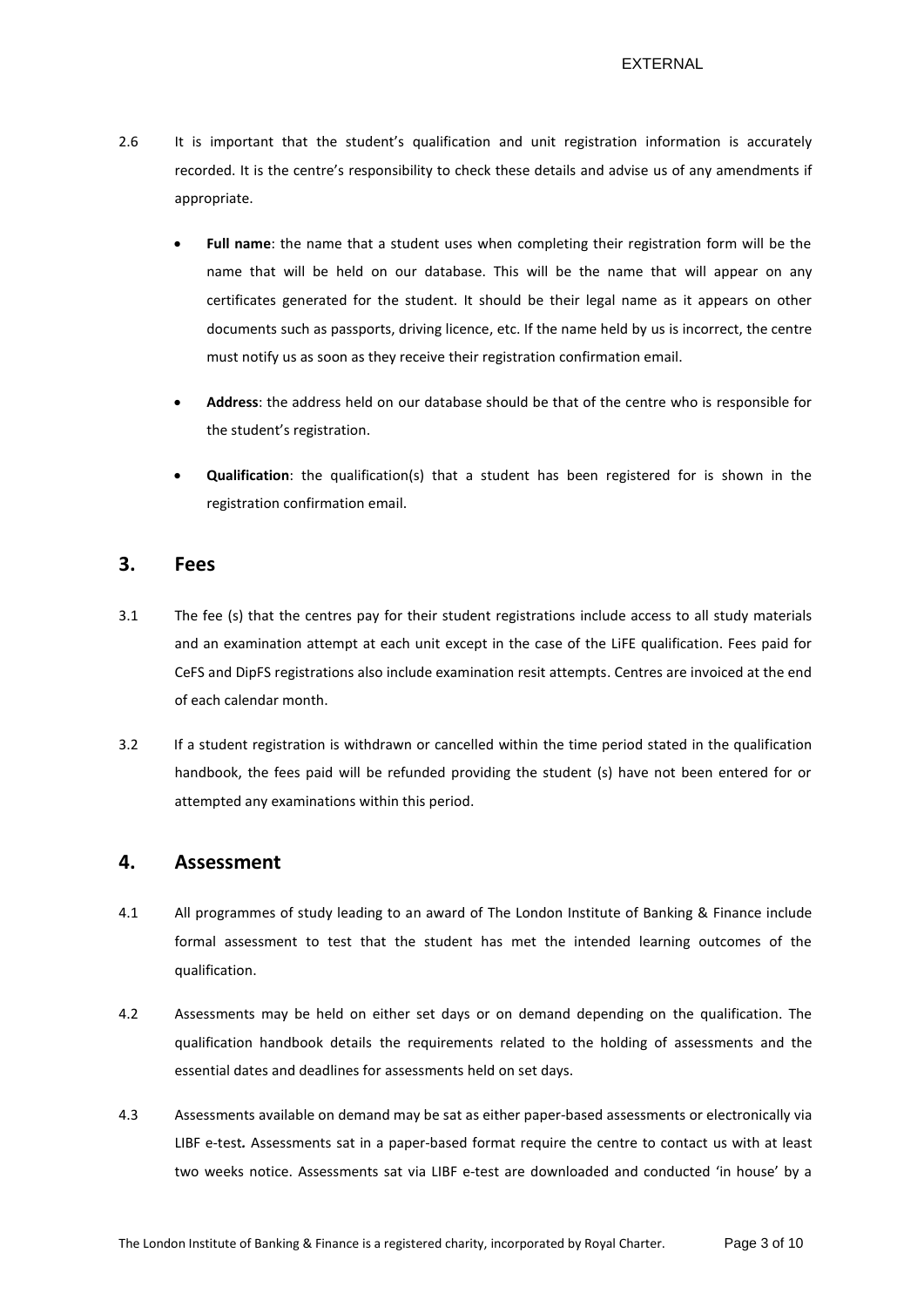## **EXTERNAL**

centre and it is recommended assessments are downloaded one to two days prior to the assessment date.

- 4.4 Centres must familiarise themselves with the assessment instructions for conducting our assessments as detailed in the qualification handbooks. Following a paper based assessment it is essential that the assessment material is returned as per the assessment instructions. Failure to comply with the assessment instructions or to return the material as required will require a full explanation which could cause a significant delay to the publication of results, and may constitute centre maladministration.
- 4.5 Assessment scripts, answer books and answer sheets remain the property of The London Institute of Banking & Finance.
- 4.6 Assessment scripts may be anonymised and used as exemplars that are made available on the course website.

#### **Results**

- 4.7 All assessment results are released via [www.mylibf.com.](http://www.mylibf.com/) Results will **NOT** be given by telephone or email.
- 4.8 Results for the multiple choice on demand paper based assessments are made available within five working days of receipt of all required assessment material.
- 4.9 Results for assessments sat via LIBF e-test are available to print immediately after a learner has completed the assessment. Centres must upload the results to us following the assessment. Once uploaded, the results will then appear on [www.mylibf.com](http://www.mylibf.com/)**.** We recommend that centres keep a copy of the results until they appear on MyLIBF.
- 4.10 Results release dates for written assessments held on set days are available in the qualification handbooks and are published along with the associated grade boundaries.
- 4.11 All unit results remain provisional until the confirmation of the final qualification result.

# **5. Certificates**

- 5.1 We will automatically produce certificates at the end of the academic year for students who have successfully completed the qualification. Certificates are sent to the centre's examinations officer to distribute.
- 5.2 Centres that complete the qualification before the end of the academic year can request certificates early provided that every student within the cohort has completed the qualification.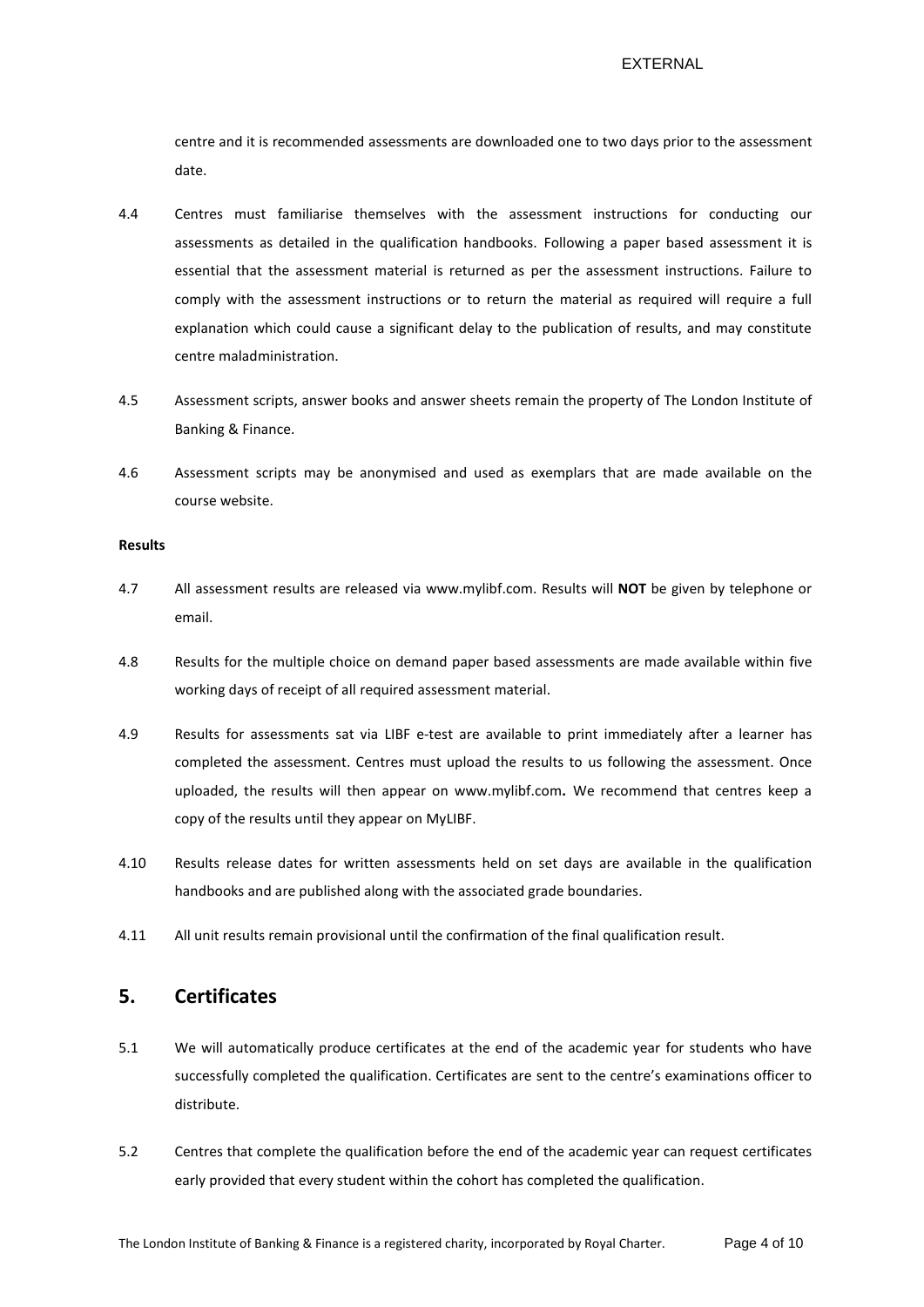- 5.3 The certificate is the formal proof that a student has been awarded a qualification by us.
- 5.4 A centre, on a student's behalf, may request a credit certificate from us upon completion of a unit within a qualification. This is an option only and will not be generated automatically. Such a request will incur a [fee.](https://www.libf.ac.uk/docs/default-source/financial-capability/teacher-exam-officer-information/fc-costs-and-fees-2021-22-v2.pdf?sfvrsn=f4de3b8d_2)
- 5.5 If a centre does not receive their qualification certificates, they must contact the Financial Education team.
- 5.6 The name quoted on a student's certificate will be as quoted on **MyLIBF** upon registration. If a name held by us is incorrect the centre must notify us as soon as they receive their registration confirmation. If the centre does not do this, and a certificate is issued in the wrong name, the centre will be required to return the incorrect certificate and pay a fee in order to be provided with a replacement certificate.
- 5.7 A centre may request a replacement certificate under the following circumstances:
	- a. The centre fails to receive the original certificate.
	- b. The centre receives an original certificate that has been damaged in transit.
	- c. The centre loses the original certificate. A certificate is defined as lost if it is issued by us and received by the centre, but subsequently lost. If the original certificate is subsequently found, the centre must return the replacement certificate. Such a request will incur a fee.
	- d. The centre receives a certificate containing a production error, for example, if the name of the qualification is incorrect.
	- e. The student changes their name after the original certificate is issued. Such a request will incur a fee.
- 5.8 A centre or student requesting the replacement of an original certificate will be required to complete an [application form.](http://www.libf.ac.uk/study/financial-capability/teacher-and-exam-officer-information) The application form must include a statement confirming the status of the original certificate, ie lost, damaged, etc, describing in as much detail as possible the circumstances of their need for a replacement certificate. We will not accept verbal requests for replacement certificates. The application form must be accompanied by a [fee,](http://www.libf.ac.uk/docs/default-source/financial-capability/teacher-exam-officer-information/additional-fees.pdf?sfvrsn=2) where appropriate.

# **6. Malpractice and Maladministration**

#### **Definitions**

6.1 For the purpose of this document 'malpractice' is defined as: Any act, or failure to act, that threatens or compromises the integrity of the academic process or the validity of The London Institute of Banking & Finance's qualifications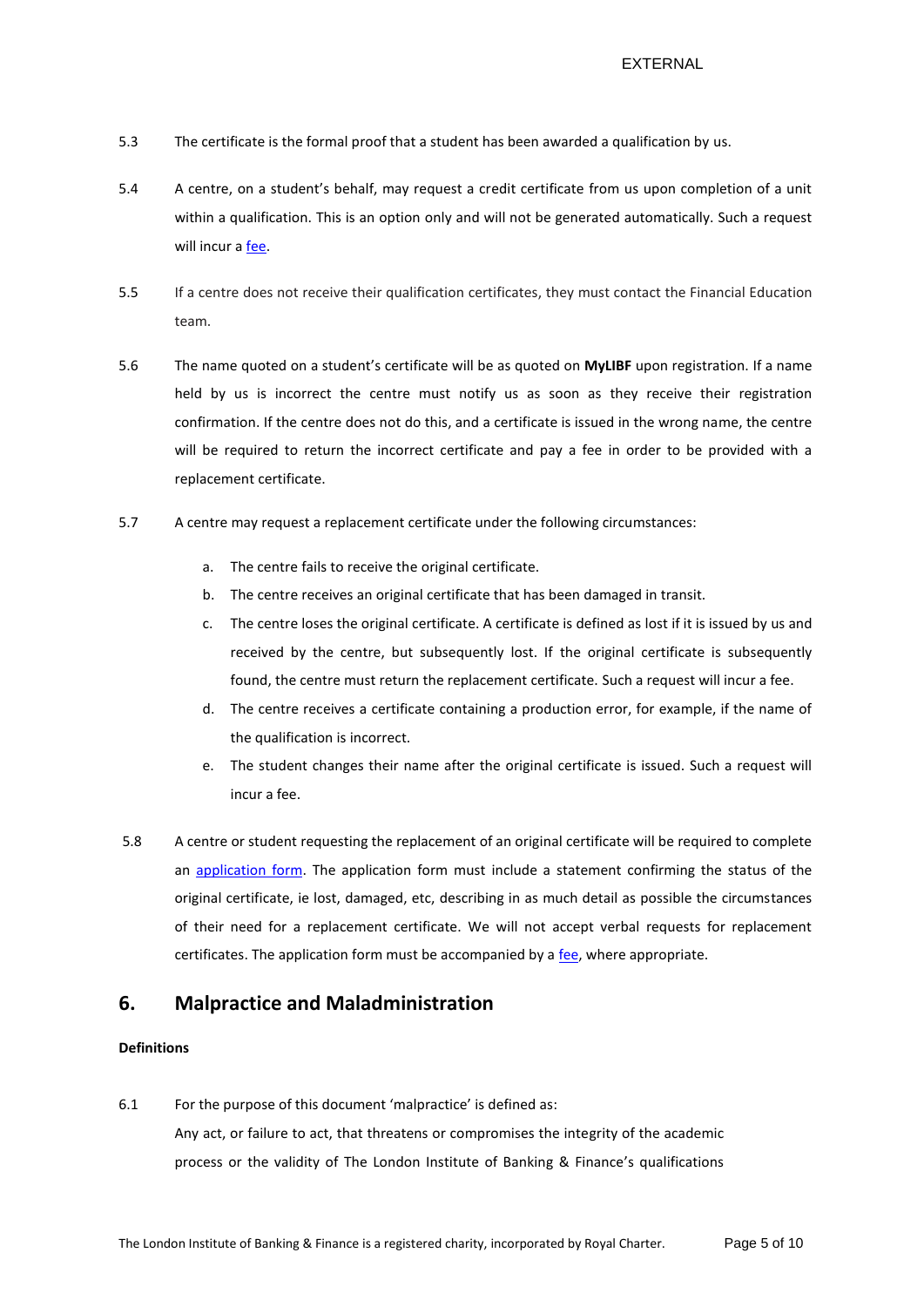#### EXTERNAL

and their certification. This includes: acts of plagiarism or other misconduct; and / or actions that compromise the reputation or authority of The London Institute of Banking & Finance, its centres, officers and employees.

6.2 'Maladministration' is defined as:

Any act or failure to act, whether deliberate or not, which results in the centre not complying with the specified requirements for delivery of the units and qualifications. This includes lack of care, judgment or honesty when administering or managing processes related to the delivery of units and qualifications.

6.3 We treat all cases of suspected malpractice and maladministration with the utmost seriousness and will investigate all suspected and reported incidents. Suspected malpractice must be reported to us as soon as possible. The incident should also be reported internally according to the centre's internal policies and procedures.

#### **Student malpractice**

- 6.4 Our Malpractice Committee will consider all cases of suspected student malpractice on an individual basis. The committee is empowered to impose sanctions on a student where a case of malpractice is considered proven. A centre is obliged to report all cases of suspected student malpractice to us*.* A centre that fails to co-operate with us regarding student malpractice may also receive sanctions.
- 6.5 For further details of student malpractice, dealing with suspected incidents and possible sanctions, including examples of what may constitute malpractice, refer to the Student Malpractice Policy and Procedures.

#### **Centre malpractice and maladministration**

- 6.6 All cases of possible centre malpractice and maladministration will be investigated, usually by the centre initially however we may determine that it is appropriate that we conduct the investigation ourselves. Depending on the seriousness of the incident these investigations may include visits to the centre and, where necessary, applying sanctions against the centre, which may include terminating the centre arrangements.
- 6.7 For further details of centre malpractice and maladministration, dealing with suspected incidents and possible sanctions, including examples of what may constitute centre malpractice and maladministration, refer to the Centre Malpractice and Maladministration Policy and Procedures.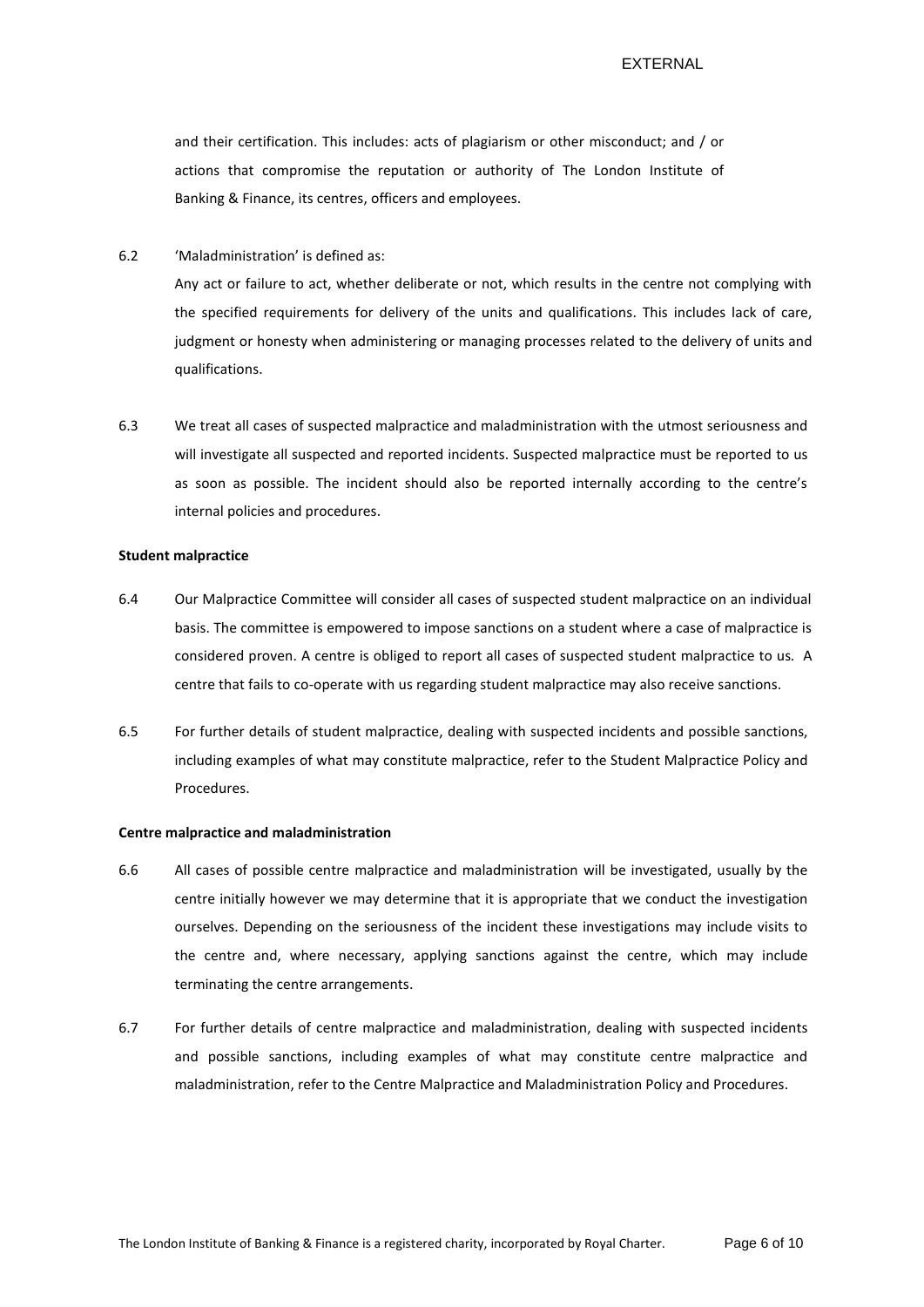# **7. Complaints and Appeals**

#### **Complaints**

- 7.1 We are committed to providing a high standard of service to our students and centres to ensure their concerns are dealt with fairly, openly and honestly. We will give careful consideration to all complaints.
- 7.2 The policy and procedures for dealing with a student complaint or appeal is set out in the Complaints Policy.

#### **Appeals**

- 7.3 The appeals process is available to all students or centres on a programme of learning with us, with the exception of students who have had their registration suspended.
- 7.4 A centre has the right to appeal to us*,* on behalf of their student(s), to review decisions that have been made in the course of the assessment of their qualification.
- 7.5 An appeal may only be submitted in relation to final decisions.
- 7.6 An appeal will only be accepted if submitted within the relevant time limit.
- 7.7 For further information on how appeals are dealt with refer to the Appeals Policy and Procedures.

## **8. Accessibility**

## **Equal opportunities**

- 8.1 We are committed to creating a culture in which diversity and equality of opportunity are promoted and in which unlawful discrimination is not tolerated. This is set out in the Equality and Diversity Policy.
- 8.2 Centres must abide by the principles set out in the Equality and Diversity Policy when undertaking any activity related to their students studying for a qualification.
- 8.3 We design qualifications and assessments to ensure that they are delivered and assessed in a way that will not subject students to discrimination, and in such a way as to challenge stereotypes and address inequality. Qualifications are designed to reduce the chance of inadvertent discrimination and both support material and written questions for examinations, which include multiple-choice questions, are designed to maximise readability, legibility, appearance, presentation and layout.
- 8.4 We endeavour to ensure that students have fair and equal access to the same subjects and that they are assessed without discrimination.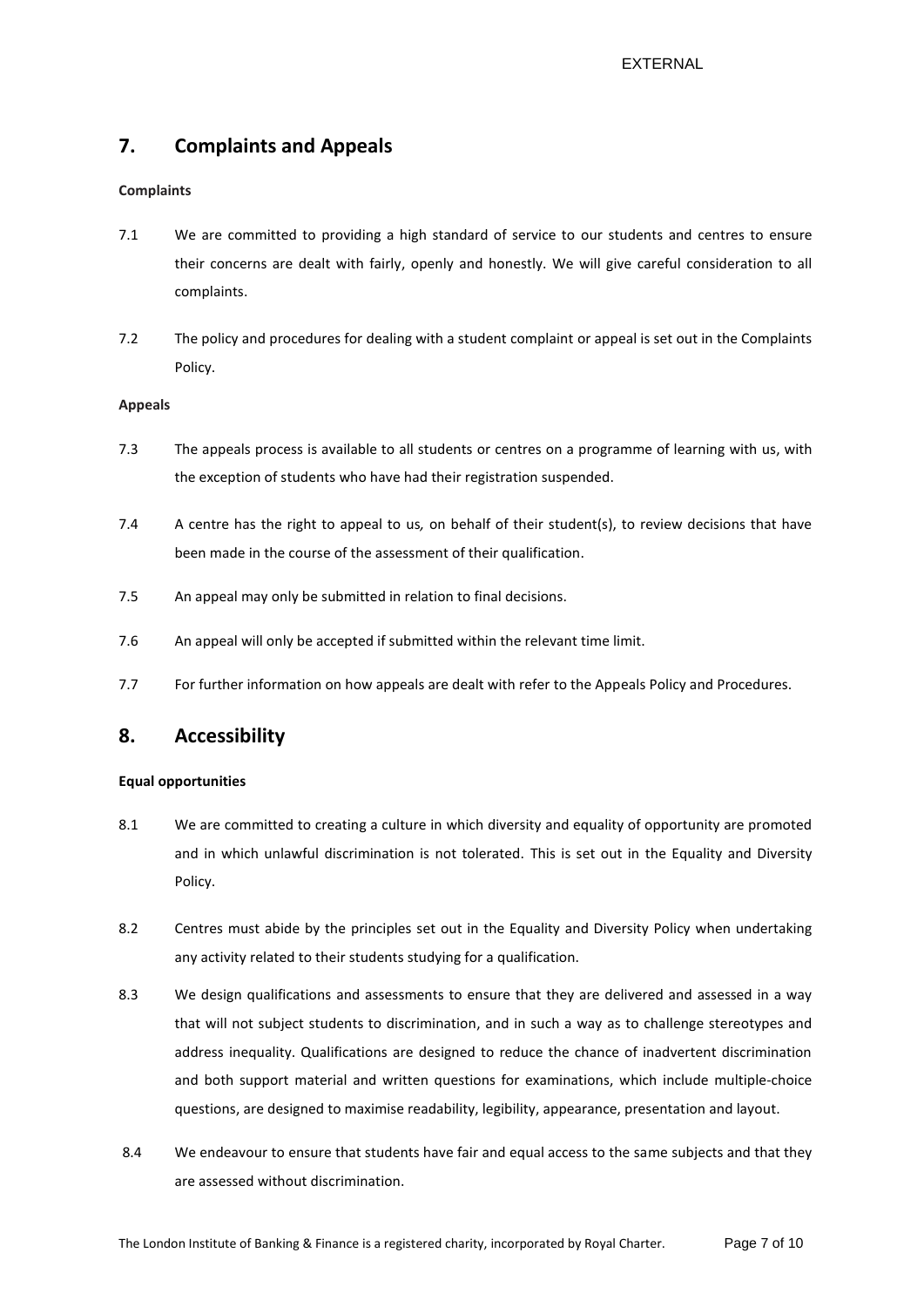#### **Special considerations**

- 8.5 Special considerations apply to students who believe they have been disadvantaged during, or just before, an assessment because of an injury, illness or other unforeseen temporary circumstances beyond their control that may have adversely affected their performance in one or more assessments. We recognise that, as a result of such circumstances, some students may not be able to demonstrate their true level of ability during an assessment.
- 8.6 Applications for special consideration may be made by the centre on behalf of a student, or group of students, whom they have registered.
- 8.7 Centres should be aware that failure to comply with our guidance regarding special considerations has the potential to constitute centre malpractice and maladministration.
- 8.8 For full details on special considerations applications and examples of potential outcomes see the Special Considerations Policy and Procedures.

#### **Reasonable adjustments**

- 8.9 We realise that students can suffer from unique learning difficulties, illnesses or disabilities which may prevent them from demonstrating their true level of ability during an assessment. The Reasonable Adjustments policy is intended to address the needs of students with disabilities and provides for flexible examination arrangements and the provision of learning materials in accessible formats, which are available to students for the duration of their studies.
- 8.10 The criteria for reasonable adjustments recognise, but are not limited to, the protected characteristics identified in the Equality Act 2010. They also apply to those students who have a specific learning difficulty or disability that has been identified prior to the assessment. Centres can, subject to approval, put into place reasonable adjustments to mitigate the impact of the identified disadvantage.
- 8.11 A centre may request reasonable adjustments if a student is experiencing a permanent or longstanding disability, illness or special educational need / learning difficulty. These examples are not exhaustive and should only be used as a guide to the circumstance in which an application for reasonable adjustments may be made.
- 8.12 For full details on reasonable adjustments criteria and applications refer to the Reasonable Adjustments Policy and Procedures.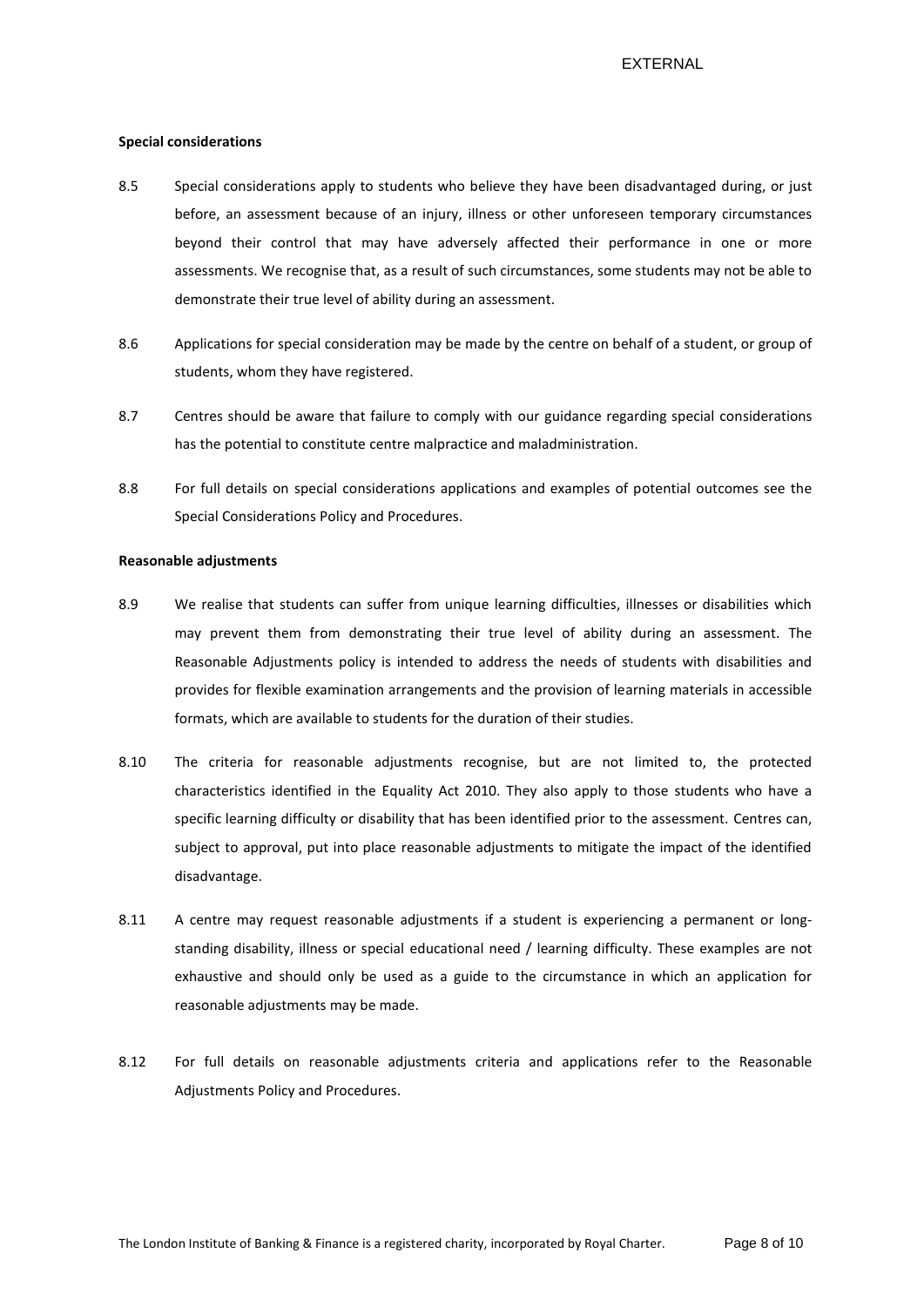#### **Data protection**

8.13 We are committed to following good practice for handling personal information in accordance with the principles of the relevant data protection legislation. For full details on data protection refer to the Data Protection / Privacy statement.

## **9. General conduct**

9.1 Centres are expected to conform to reasonable standards of behaviour, honesty and integrity and behave with respect, courtesy, and in a professional manner at all times towards our staff and any other individual involved in any part of the deliver of a qualification.

## **10. Financial Education Policies and Procedures**

10.1 Centres are strongly advised to familiarise staff and students with our policies and procedures for Financial Education qualifications in order to understand and make appropriate use of the services that we provide throughout the course of study. All policies are subject to regular review, centres are therefore advised to refer to the version available on the website rather than a previously printed copy. The following written policies are available online:

#### [Appeals Policy and Procedures](http://www.libf.ac.uk/docs/default-source/Shared-FC-CPQ-policies/Shared-FC-CPQ-policies/appeals-policy.pdf?sfvrsn=0)

[Assessment and Result Enquiry Policy](http://www.libf.ac.uk/docs/default-source/financial-capability/fc-policies/fc-assessment-result-enquiry-policy.pdf?sfvrsn=2)

[Centre Arrangements Policy](http://www.libf.ac.uk/docs/default-source/Shared-FC-CPQ-policies/centre-arrangements-policy.pdf?sfvrsn=2)

[Centre Malpractice and Maladministration Policy](http://www.libf.ac.uk/docs/default-source/Shared-FC-CPQ-policies/centre-malpractice-and-maladministration-policy.pdf?sfvrsn=2)

[Complaints Policy and Procedures](http://www.libf.ac.uk/docs/default-source/financial-capability/fc-policies/fc-complaints-policy.pdf?sfvrsn=6)

[Conflict of Interest Policy](http://www.libf.ac.uk/docs/default-source/Shared-FC-CPQ-policies/conflict-of-interest-policy.pdf?sfvrsn=2)

[Data protection / Privacy statement](http://www.libf.ac.uk/about-us/data-protection-privacy-cookie-policy)

[Equality and Diversity](http://www.libf.ac.uk/docs/default-source/About-us-docs/equality-and-diversity-policy-2017.pdf?sfvrsn=8) Policy

[Reasonable Adjustments Policy and Procedures](http://www.libf.ac.uk/docs/default-source/financial-capability/fc-policies/fc-reasonable-adjustments-policy.pdf?sfvrsn=2)

[Special Considerations Policy and Procedures](http://www.libf.ac.uk/docs/default-source/financial-capability/fc-policies/fc-special-consideration-policy.pdf?sfvrsn=2)

[Student Malpractice Policy and Procedures](http://www.libf.ac.uk/docs/default-source/financial-capability/fc-policies/fc-student-malpractice-policy.pdf?sfvrsn=2)